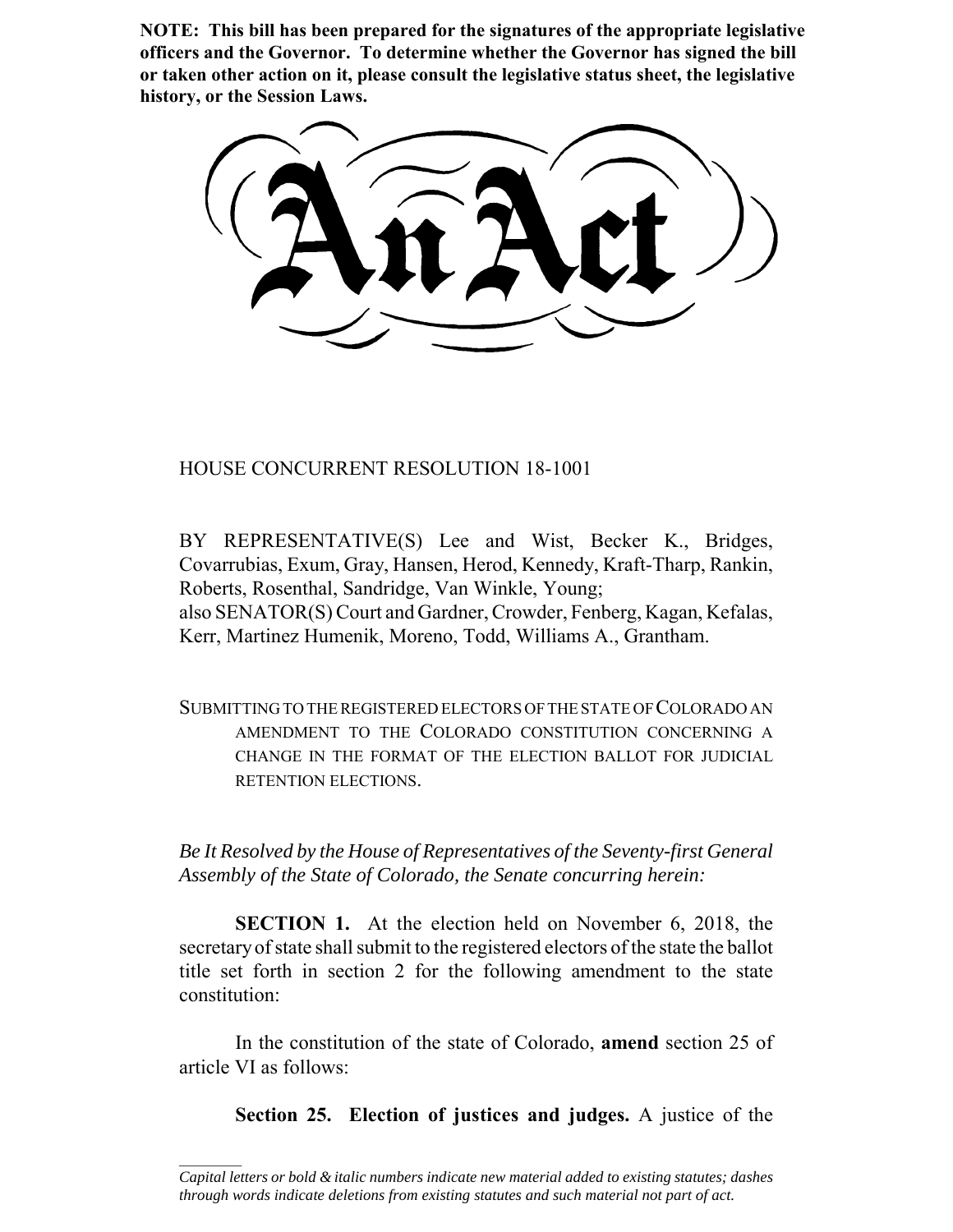supreme court or a judge of any other court of record, who shall desire to retain his OR HER judicial office for another term after the expiration of his OR HER then term of office shall file with the secretary of state, not more than six months nor less than three months prior to the general election next prior to the expiration of his OR HER then term of office, a declaration of his OR HER intent to run for another term. Failure to file such a declaration within the time specified shall create a vacancy in that office at the end of his OR HER then term of office. Upon the filing of such a declaration DECLARATIONS, a question FOR EACH TYPE OF COURT SPECIFIED IN SECTION 1 OF THIS ARTICLE VI shall be placed on the appropriate ballot at such general election, as follows:

"Shall <del>Justice (Judge)</del> THE FOLLOWING JUSTICES (JUDGES) .... of the Supreme (or other) Court be retained in office?" THE NAME OF EACH JUSTICE OR JUDGE STANDING FOR RETENTION MUST BE PRINTED OR WRITTEN ON THE BALLOT UNDER THE APPROPRIATE QUESTION. OPPOSITE OR BELOW THE NAME OF EACH JUSTICE OR JUDGE ON THE BALLOT MUST APPEAR THE WORDS: "YES/..../NO/..../." If a majority of those voting on the question vote "Yes", the justice or judge is thereupon elected to a succeeding full term. If a majority of those voting on the question vote "No", this will cause a vacancy to exist in that office at the end of his OR HER then present term of office.

In the case of a justice of the supreme court or any intermediate appellate court, the electors of the state at large; in the case of a judge of a district court, the electors of that judicial district; and in the case of a judge of the county court or other court of record, the electors of that county; shall vote on the question of retention in office of the justice or judge.

**SECTION 2.** Each elector voting at the election may cast a vote either "Yes/For" or "No/Against" on the following ballot title: "Shall there be an amendment to the Colorado constitution concerning a change in the format of the election ballot for judicial retention elections?"

**SECTION 3.** Except as otherwise provided in section 1-40-123, Colorado Revised Statutes, if at least fifty-five percent of the electors voting

## PAGE 2-HOUSE CONCURRENT RESOLUTION 18-1001